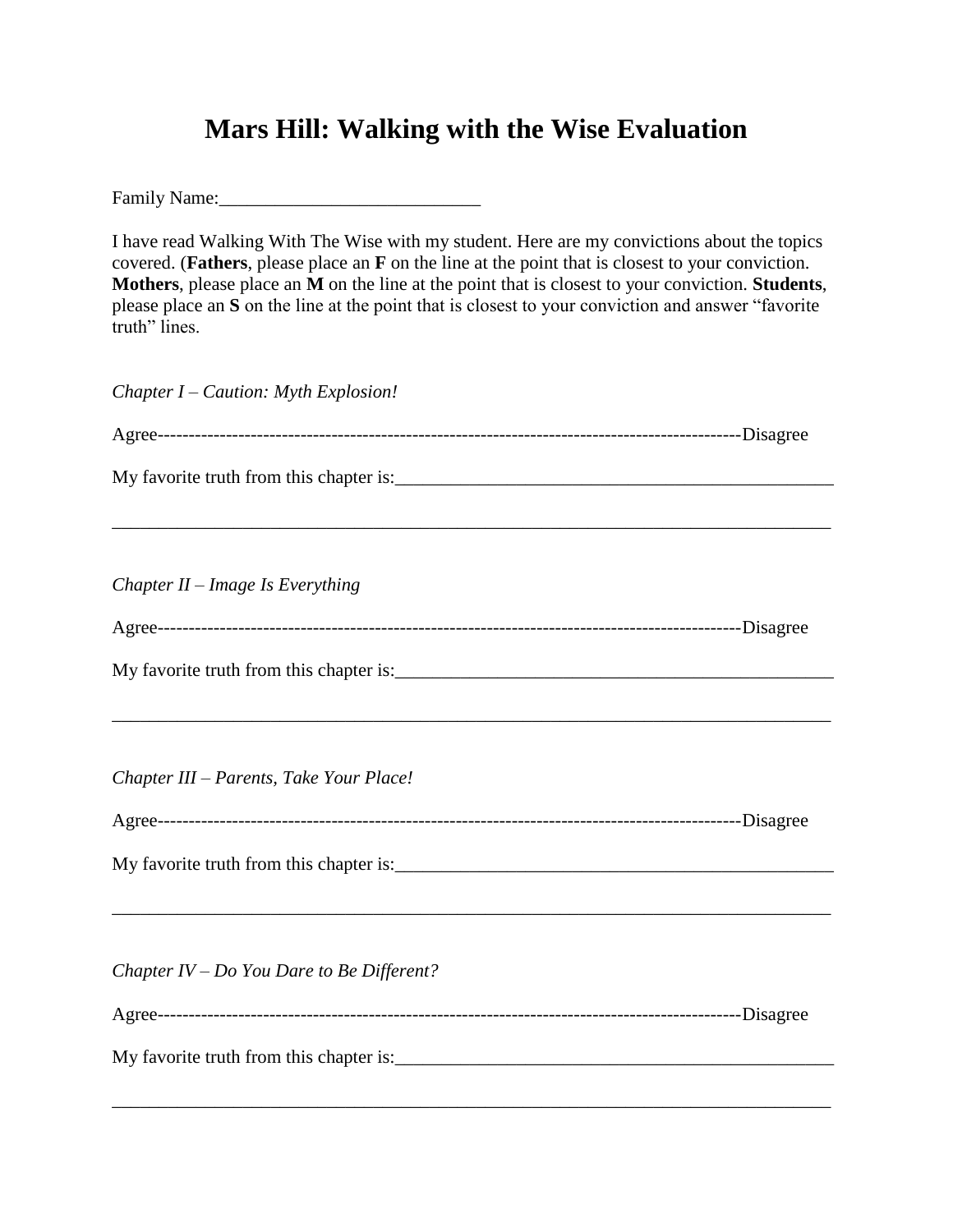| Chapter V – Wanted: Impact Players!      |  |
|------------------------------------------|--|
|                                          |  |
|                                          |  |
|                                          |  |
| Chapter VI - Whatcha Doin' Friday Night? |  |
|                                          |  |
|                                          |  |
|                                          |  |
| Chapter $VII - R U$ Sure U R Pure?       |  |
|                                          |  |
|                                          |  |
| Chapter VIII - Wannabes Need Not Apply   |  |
|                                          |  |
|                                          |  |
| Chapter $IX$ – Friends or Foes?          |  |
|                                          |  |
|                                          |  |